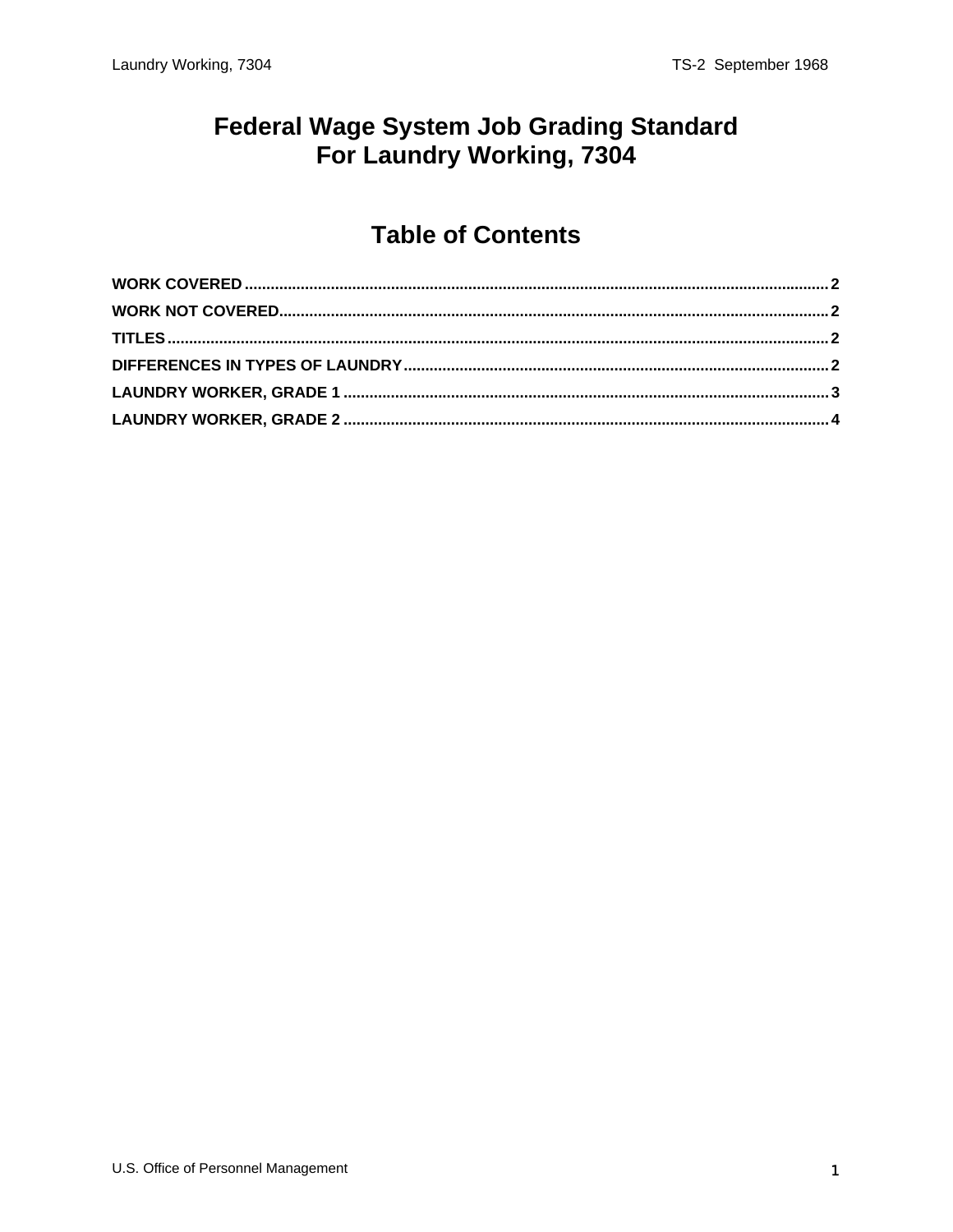# **WORK COVERED**

<span id="page-1-0"></span>This standard is used to grade nonsupervisory jobs in which the primary work involves receiving, sorting, and marking soiled linen and apparel; processing flatwork and roughdry items; assembling and issuing clean laundry. This includes classifying and marking; shaking out wet laundry; feeding into the flatwork ironer; catching, folding, and stacking ironed flatwork; folding roughdry laundry; sorting by identification number; wrapping bundles.

Laundry jobs involving primary skills of loading, unloading, and operating washers, extractors, and tumblers, or pressing shirts and garments, are graded by standards for those jobs.

# **WORK NOT COVERED**

Jobs with duties such as collecting and transporting soiled linen to the laundry, or distributing clean linen to hospital wards are graded by standards for that type of work, e.g., Motor Vehicle Operating, 5703; Custodial Working, 3566. (See [Digest Vol. 13](http://www.opm.gov/classapp/digests/digest13.pdf) for additional guidance on series assignment.)

## **TITLES**

Jobs covered by this standard are to be titled *Laundry Worker*.

# **DIFFERENCES IN TYPES OF LAUNDRY**

Laundries typically group their work as either bulk laundry or bundle laundry:

- Bulk laundry usually consists of sheets, table linen, uniforms, and other items owned by an organization. It requires little marking and is usually sorted by type of garment or linen with little concern for the washability of individual pieces.
- Bundle laundry consists of personal items submitted from individual customers on a service-charge basis. Items in the bundle are checked against the accompanying laundry ticket upon receipt and before return. A specific number of bundles are processed together under one lot number with all lots being kept separate for reassembly of bundles. Each item must be marked with the individual's identification symbol. Contents of personal bundles often include personal wearing material of unknown color retention and washability qualities.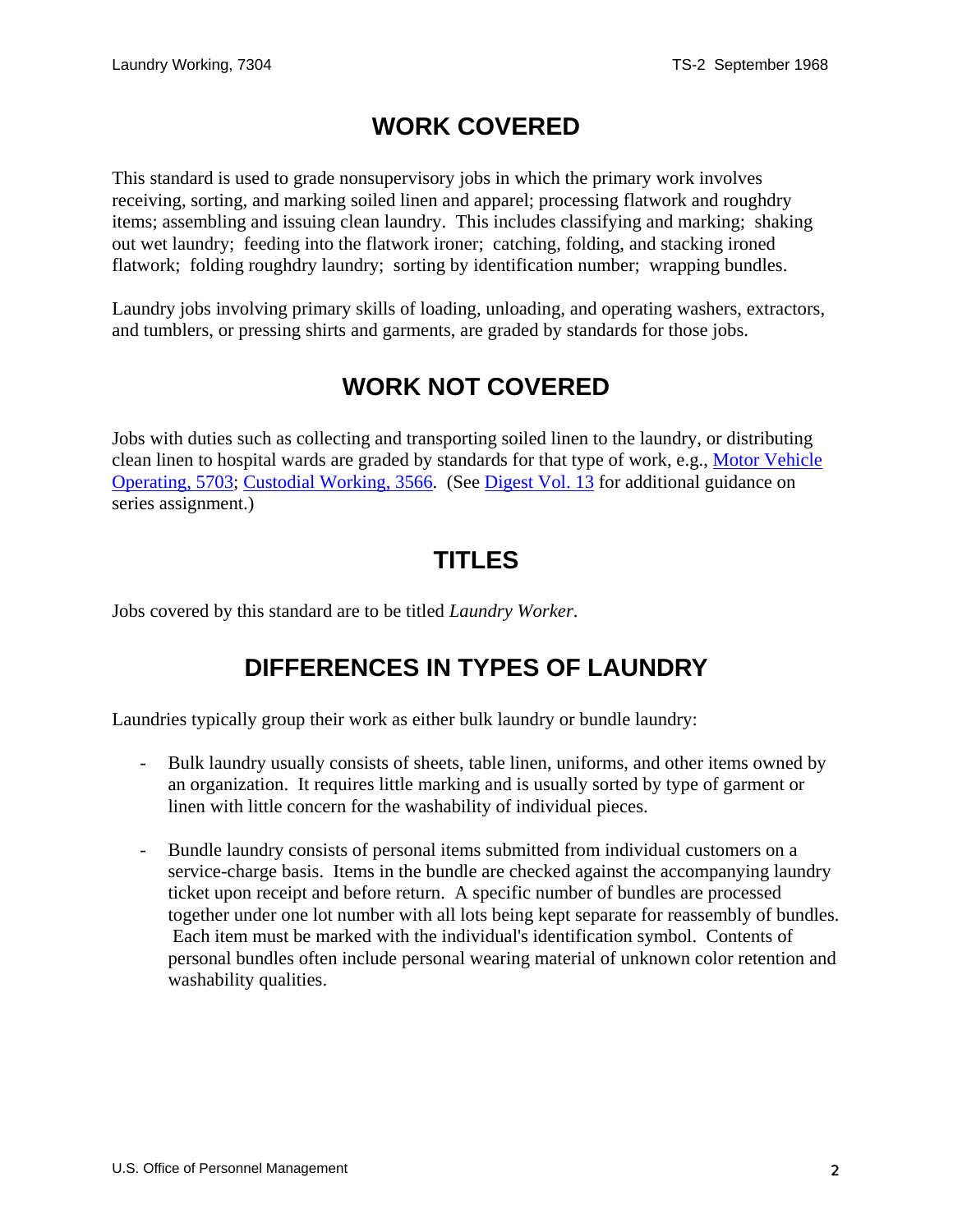# **LAUNDRY WORKER, GRADE 1**

<span id="page-2-0"></span>*General*: Grade 1 laundry workers do simple tasks which are easily learned. Some of these tasks are:

- Sorting bulk laundry by type of garment or linen, e.g., all pajamas in one group; all robes in another. Folding roughdry laundry according to set procedure.
- Shaking out tangled, semi-dry items for flatwork ironing team or hand-feeding into automatic spreader. Feeding items, e.g., sheets or hand towels, into flatwork ironer; holding item taut as the leading edge feeds into the pressure roll.
- Folding ironed flatwork at the delivery end of the flatwork ironer; placing in stacks of prescribed numbers. Wrapping family or personal bundles with paper or plastic. Operating handkerchief press.

*Skill and Knowledge*: Simple tasks at the Grade 1 level involve repetitive movements. One task may be assigned on a permanent basis or tasks may be rotated periodically. Grade 1 laundry workers need ability to follow oral instructions and to work with others in a team effort. To keep pace with the speed of the flatwork ironer, some hand-eye coordination is necessary to feed items rapidly without wrinkling or bunching.

*Responsibility*: After receiving initial oral instructions about how the work should be done, grade 1 laundry workers do the work the same way repetitively. When a washed item is obviously not clean or is in need of repair, the item is set aside for the supervisor. The supervisor checks to see that production and quality standards are met.

*Physical Effort*: Workers stand continuously on concrete floors. Most tasks require quick hand and arm movements. Workers continually handle pieces of laundry weighing up to 3 kilograms (10 pounds) and occasionally items weighing up to 9 kilograms (20 pounds), e.g., a stack of sheets.

*Working Conditions*: Laundries are extremely noisy and usually hot and humid. Workers are exposed to the possibility of bruises from carts or machinery. If required to sort laundry from patients with contagious diseases, workers wear protective masks, gloves, and gowns.